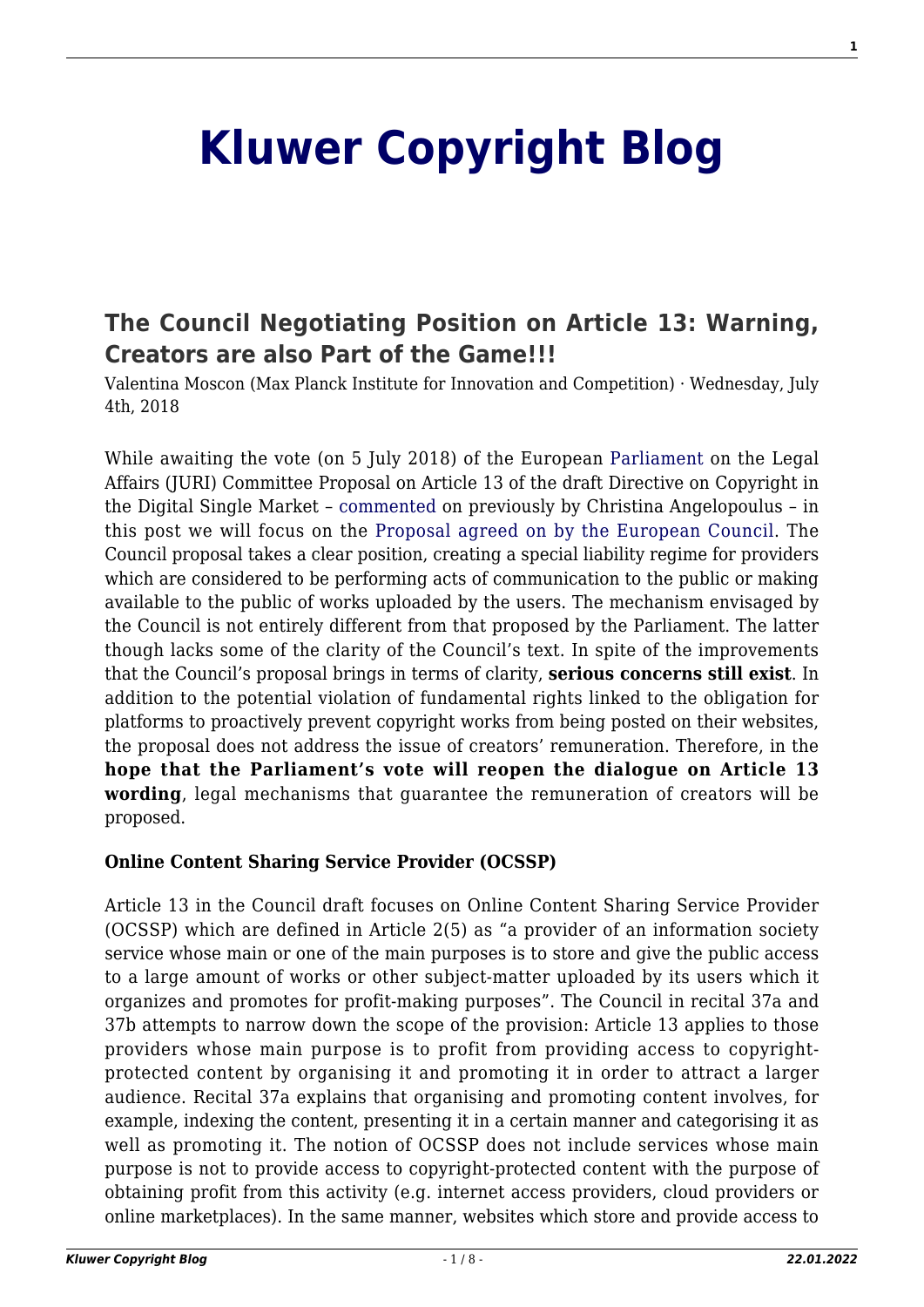content for not-for-profit purposes (e.g. "online non-for-profit encyclopaedias, scientific or educational repositories or open source software developing platforms which do not store and give access to content for profit-making purposes") are not OCSSPs.

The Council provision mandates a case-by-case assessment of whether the provider falls into this category. However, it is difficult to predict how courts would interpret within the whole provision indeterminate concepts such as "large amount of works" and "main purpose to give access to copyright-protected works" and this might cause uncertainty. Legal uncertainty might incentivise platforms (e.g. User Generated Content Platforms) to be overzealous removing content in order to comply with the proposal's requirements.

### **The New Parallel Liability Regime for OCSSP**

From the text suggested by the Council emerges a new parallel liability regime for OCSSP. Article 13 (1) states that OCSSPs perform an act of communication to the public or an act of making available to the public when they give public access to copyright-protected works uploaded by their users. Therefore, the Council, interpreting and expanding the Commission's text, explicitly **derogates** to the **notion of right of communication to the public of works and right of making available to the public** under Article 3 (1) and (2) of Directive 2001/29/EC (InfoSoc Directive) as construed by the [CJEU](https://papers.ssrn.com/sol3/papers.cfm?abstract_id=2943040). This intention is explicitly conveyed in recital 38: "This Directive … does not change the concept of communication to the public or of making available to the public under Union law nor does it affect the possible application of Article 3(1) and (2) of Directive 2001/29/EC to other services using copyrightprotected content". This "legal fiction" is the basis of the liability regime envisaged by the Council for OCSSPs which in principle are expected to either get a licence from the rightholders or prevent the availability of works on their services. The following graph provides an overview of the new liability regime for OCSSPs.



The first option for the OCSSP is to enter into licensing agreements with copyright holders. Where an OCSSP obtains authorisation from the rightholders to communicate

**2**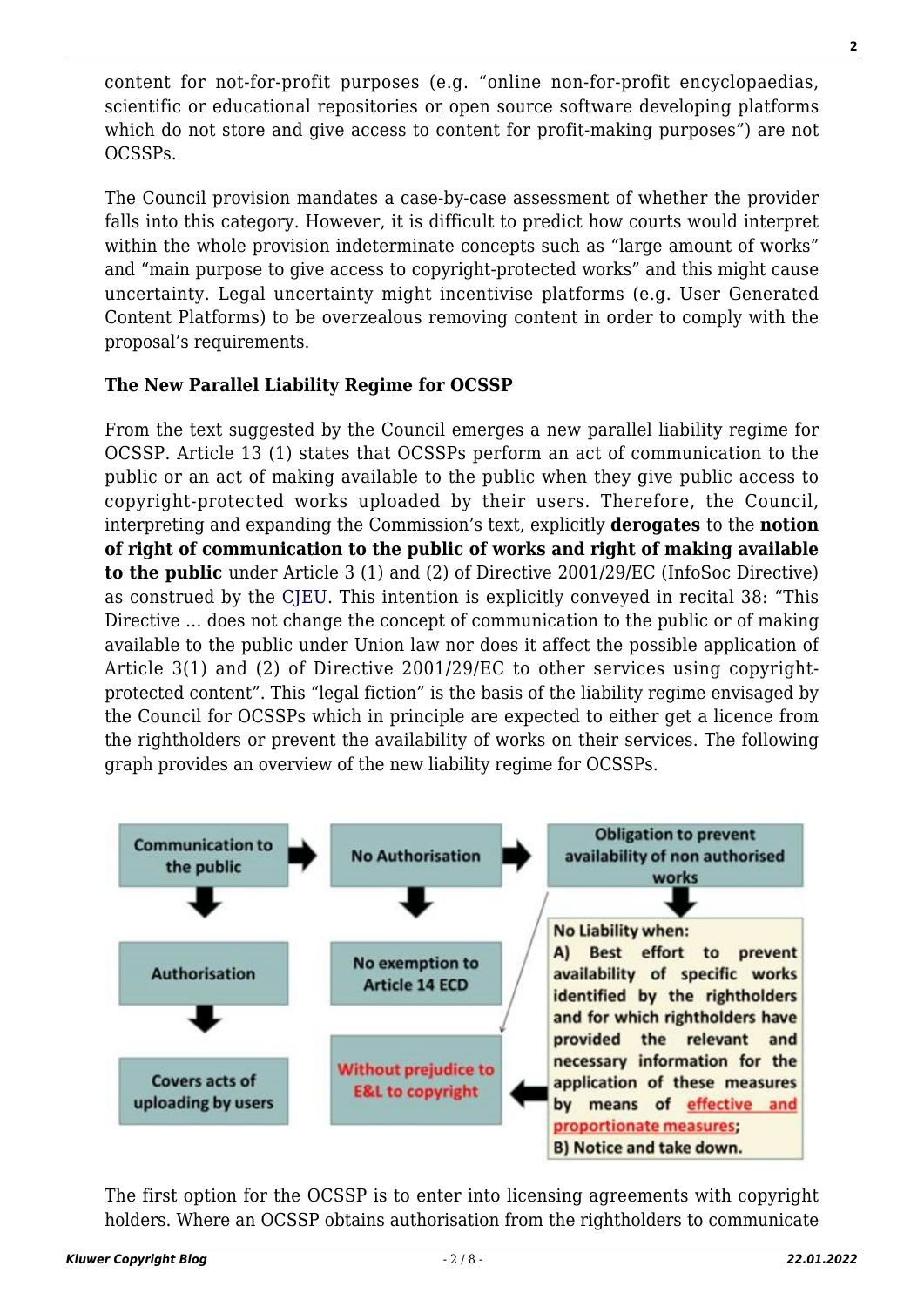or make available to the public works or other subject-matter, this **authorisation** also **covers acts of uploading by users**, acting on a non-commercial basis, of works acquired by the providers. This means, for example, that if the song *Hallelujah* by Leonard Cohen, interpreted by Cohen and produced by Columbia Records, has been licensed to the OCSSP, users can upload that song for non-commercial purposes without seeking authorisation from the rightholders.

The second path deals with a further paradigmatic departure from the *acquis* provided for in Article 13(3) and Recital 38b: where the rightholders' authorisation has not been obtained, in principle **OCSSPs do not enjoy, in relation to copyrightrelevant acts, the liability exemption regulated by Article 14 of Directive 2000/31/EC (E-Commerce Directive)**. Therefore, according to Article 13 these services have an obligation to prevent the availability of non-authorised works. This obligation is specified by the Council as summarised in the yellow box of the above graph and represents the **most critical part** of the proposal. The OCSSP is not liable for copyright infringements in two cases (Article13 (4)):

- 1. Where it demonstrates that by implementing effective and proportionate measures it has made its best effort to prevent the availability of works. On this point, it is worth noting that the obligation for OCSSPs to prevent availability of works is limited to specific **works identified by rightholders.** This may mean that rightholders which do not identify works for an OCSSP "to stay down" grant a sort of **implied licence** to an OCSSP which therefore may be allowed to communicate to the public or make available to the public those works uploaded by users.
- 2. Where, upon notification by rightholders of works, it **acts quickly to remove or disable access** to these works.

On a positive note:

- The provisions under Article 13 (5) and Recital 38(e), while defining the obligation for OCSSPs, **distinguish between big and small companies.** Indeed, effectiveness and proportionality of measures referred to in sub a) shall be estimated taking into account among other factors:
	- Nature and size of OCSSPs;
	- Amount and type of works or other subject-matter uploaded by users;
	- Availability and costs of the measures and their effectiveness in light of technological developments in line with industry best practices.
- According to recital 38(e), in some cases **small and micro enterprises** may not be expected to apply **preventive measures** but only to expeditiously act to remove unauthorised content.
- In principle at least, exceptions and limitations shall remain unaffected.
- Article 13 (6) requires Member States to ensure that OCSSPs and rightholders "cooperate with each other in a diligent manner to ensure the effective functioning of the above mentioned measures".

Nonetheless, two major concerns arise.

#### **1) "Effective and Proportionate Measures"**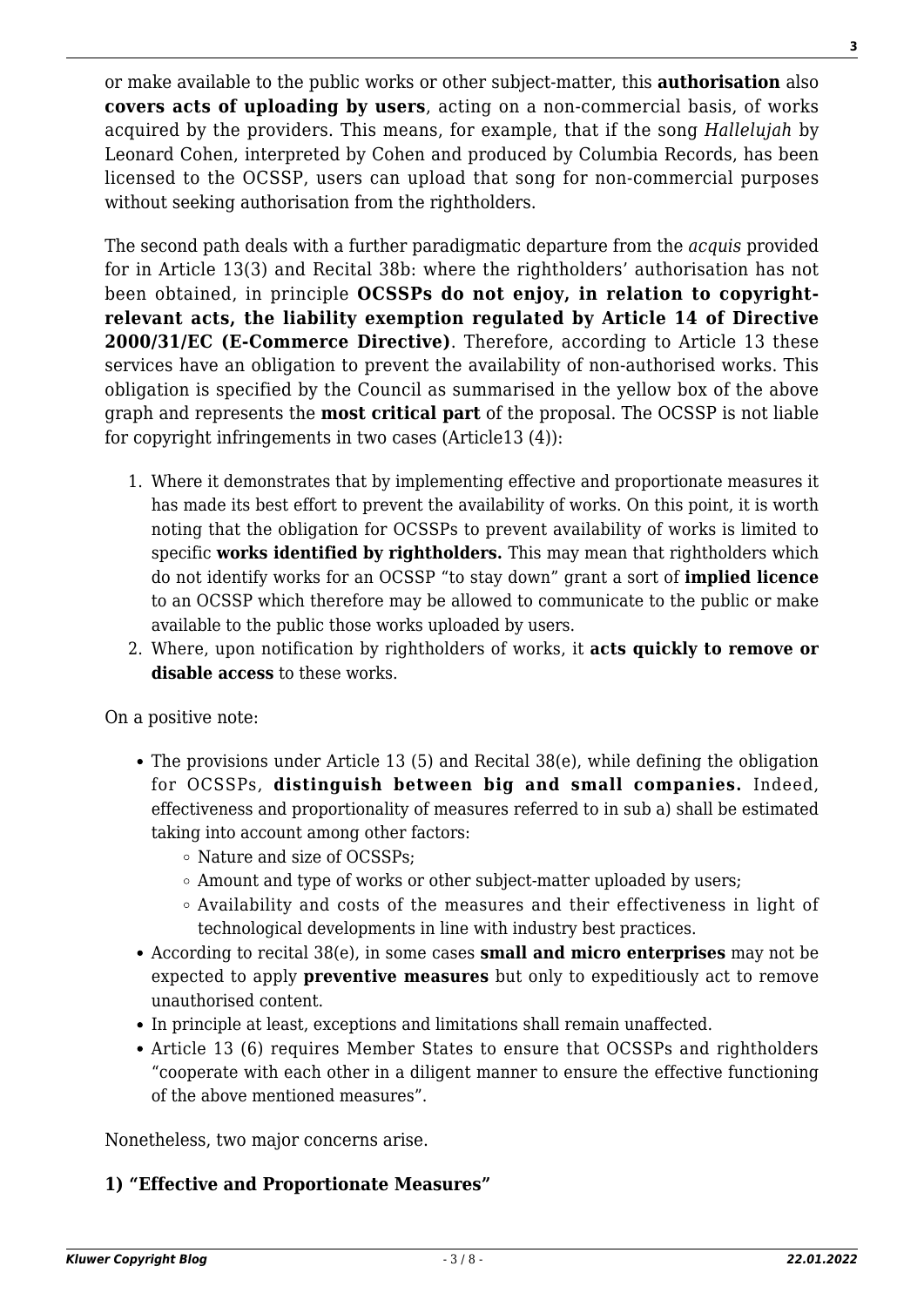The first big concern is related to the understanding of "effective and proportionate measures" to prevent availability of works. It must be acknowledged that (unlike in the Commission proposal) there is no explicit mention of the obligation of general monitoring and filtering. However, the wording "effective and proportionate measures" read in combination with recital 38e (where "effective technologies" are mentioned as a means to fulfil this obligation) might lead to the conclusion that at least big OCSSPs should apply general monitoring and filtering systems in order not to be found liable. On this point, it suffices here to recall the well-founded [criticisms](https://www.create.ac.uk/policy-responses/eu-copyright-reform/) raised by leading copyright academics across the EU who have been highlighting the inconsistency of such an obligation wit[h the EU Charter of Fundamental Rights](https://papers.ssrn.com/sol3/papers.cfm?abstract_id=3054967).

Similarly, despite the statements of principle, applying monitoring and filtering systems to prevent availability of works might in practice undermine the implementation of the statement "without prejudice to exception and limitations provided for in Union law". In order to avoid being sued, platforms might tend to overblock content even in cases where content is covered by exceptions and limitations. This is true both in the case of "automated monitoring", and of "human monitoring" carried out by OCSSPs' employees. It has been reasonably pointed out that content monitoring by OCSSPs "[would inevitably be inaccurate](http://cyberlaw.stanford.edu/blog/2017/10/problems-filters-european-commissions-platforms-proposal)". Also, [studies](http://copyrightblog.kluweriplaw.com/2018/06/12/much-know-notice-takedown-new-study-tracks-youtube-removals/) show that this problem exists already under notice and takedown systems (NTD) and would grow worse under a monitoring system. One obvious problem with OCSSP monitoring is the difficulty in identifying exceptions and limitations – a task with which lawyers and judges struggle. Even though according to Article 13(7) service providers should put in place a complaint and redress mechanism for users of the services in case of disputes over the application of the measures on their content, [research](https://papers.ssrn.com/sol3/papers.cfm?abstract_id=2755628) on existing notice-and-take-down systems has demonstrated that similar mechanisms are rarely utilized by end-users and are anyway ineffective.

Article 13 should be reworded explicitly excluding the obligation of monitoring and filtering. Also, the NTD procedure under 13(b) in the Council's text should be specified in detail to achieve a high level of harmonisation within the European Union. In the interest of legal certainty, an elaborate legislative design of the NTD, including counter notice procedure, is needed. In particular, measures to restrain potential abuse of NTD seem particularly sensible. Also, the duties of the rightholders should be substantiated. Specifically, certain requirements for the legitimacy of those rightholders who want to remove certain protected content should in particular be regulated by law.

#### **2) Lack of Consideration of Creators' Interests**

The provision proposed by the Council, like those of the Commission and the Parliament, only refers to "rightholders", including both creators and derivative rightholders, without taking into account the whole picture as represented in the following graph.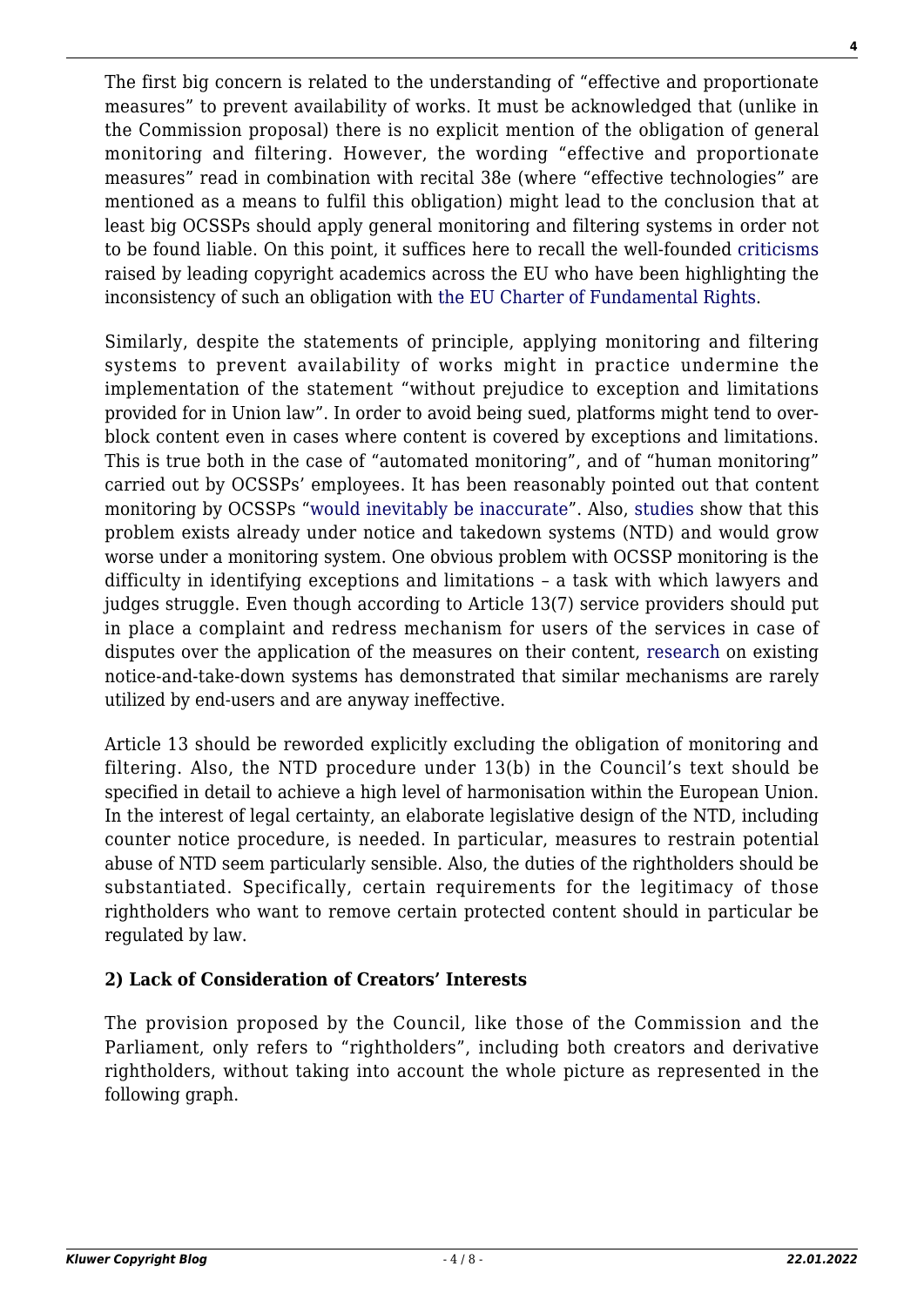

Normally creators transfer or assign their rights to publishers and producers, however they do not always get an equitable share of the profits generated by the exploitation of their rights through OCSSPs. This share is left to the parties for negotiation. However, it may be the case that due to the weak bargaining power of creators they do not receive an equitable remuneration for this particular exploitation of works.



Legal mechanisms to ensure creators' participation as well as performers' participation in the profits generated through OCSSPs' exploitation of works and performances may be included. Two options may be taken into account.

1. OCSSPs may be required to directly pay an unwaivable remuneration to creators and performers – to be managed by collective management organisations – for the use of content legally acquired by OCSSPs. A similar solution is currently being discussed in Switzerland, though limited to video on demand ([Schweizerisches Bundesgesetz](https://www.ejpd.admin.ch/dam/data/ejpd/aktuell/news/2017/2017-11-22/entw-d.pdf) [über das Urheberrecht und verwandte Schutzrechte Entwurf zu einer Reform](https://www.ejpd.admin.ch/dam/data/ejpd/aktuell/news/2017/2017-11-22/entw-d.pdf) [\(Auszug\) BBl 201104\)](https://www.ejpd.admin.ch/dam/data/ejpd/aktuell/news/2017/2017-11-22/entw-d.pdf). This approach deserves particular attention as it may provide creators and performers with remuneration regardless of the profit made by publishers and producers.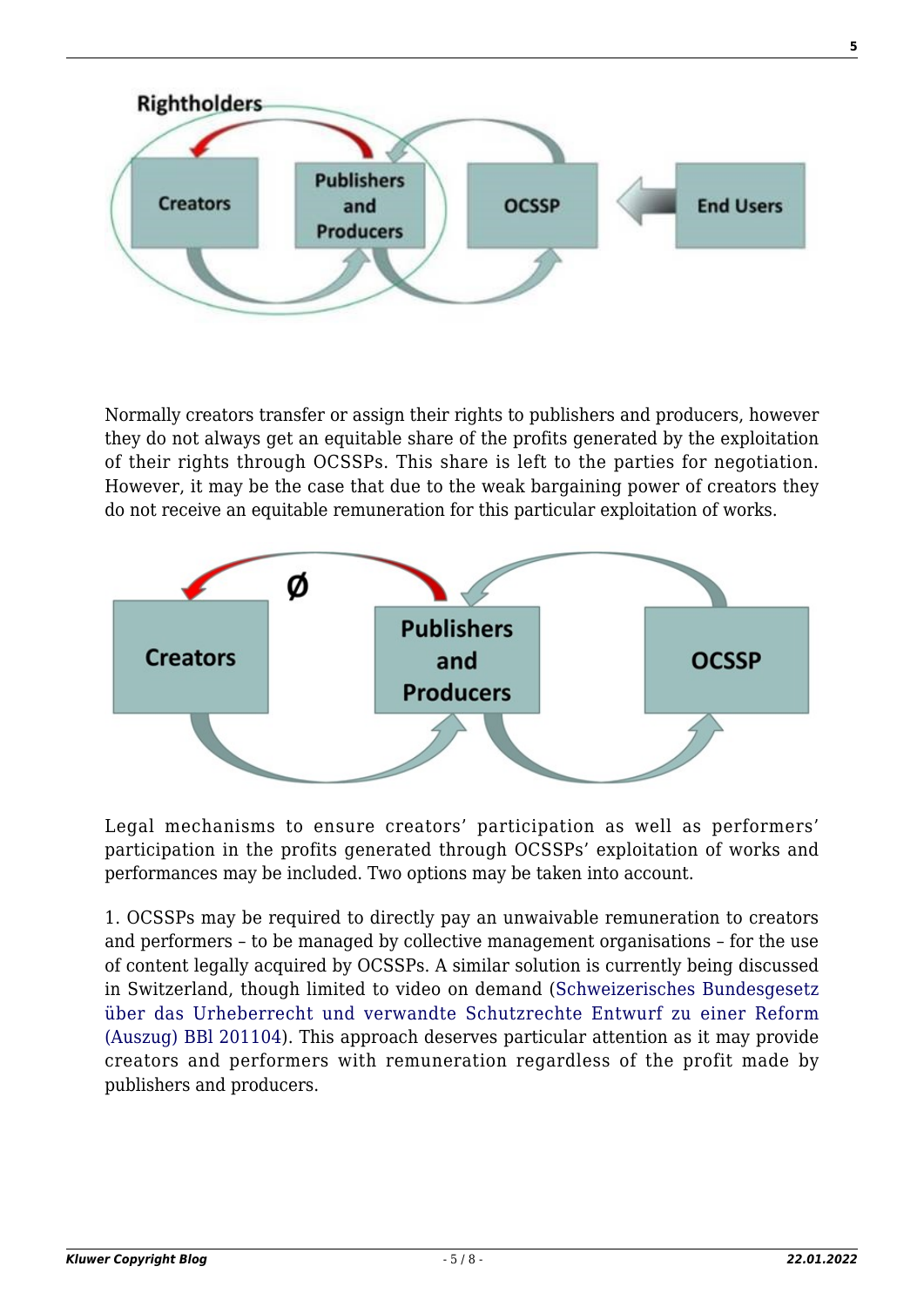

2. A second alternative mechanism – already know to the European legislator – could be borrowed, *mutatis mutandis,* from Directive 2006/115/EC (Rental Directive). Article 5 of the Rental Directive seeks to ensure that authors and performers benefit from their rental rights. Article 5 therefore provides for an unwaivable right to remuneration to which authors and performers will remain entitled even after having transferred their rental rights to a producer. According to Article 5, Member States have the freedom to regulate whether and to what extent collecting societies shall administer the equitable remuneration right and who shall be responsible for the payment of the remuneration (see, Krikke, in Dreier, Hugenholtz, Concise European Copyright Law (2nd edn, Wolters Kluwer 2016) 290 ff.).



#### **Concluding Remarks**

"All kinds of content are today easily made available online. The dissemination of creative content through the internet encourages cultural diversity. However, this has to be balanced against an appropriate level of protection and **fair remuneration for those creating the content**" [Boil Banov, Minister of culture of Bulgaria.](http://www.consilium.europa.eu/de/press/press-releases/2018/05/25/copyright-rules-for-the-digital-environment-council-agrees-its-position/)

This quotation reflects the main objective of the Council's proposal, to strike the right balance between the remuneration received by authors and performers and the profits made by internet platforms when they make their works accessible. However, the

**6**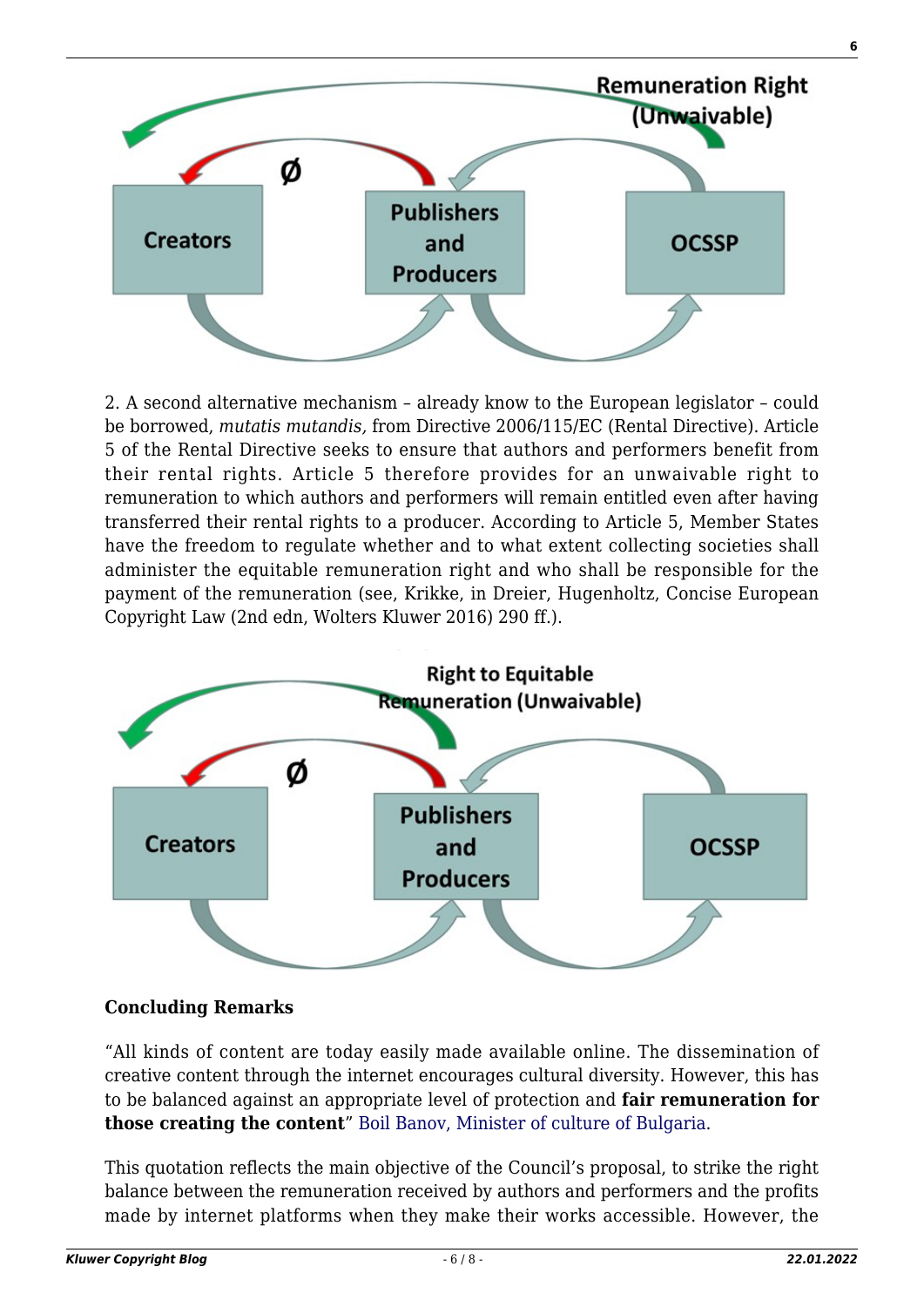Council fails to reach that goal since the creators' interests are not taken into careful consideration. Therefore it is hoped that the legislative discussion develops looking at the whole picture including creators' rights as well as users' rights.

*To make sure you do not miss out on regular updates from the Kluwer Copyright Blog, please subscribe [here.](http://copyrightblog.kluweriplaw.com/newsletter)*

### **Kluwer IP Law**

The **2021 Future Ready Lawyer survey** showed that 81% of the law firms expect to view technology as an important investment in their future ability to thrive. With Kluwer IP Law you can navigate the increasingly global practice of IP law with specialized, local and cross-border information and tools from every preferred location. Are you, as an IP professional, ready for the future?

#### [Learn how](https://www.wolterskluwer.com/en/solutions/kluweriplaw?utm_source=copyrightnblog&utm_medium=articleCTA&utm_campaign=article-banner) **[Kluwer IP Law](https://www.wolterskluwer.com/en/solutions/kluweriplaw?utm_source=copyrightnblog&utm_medium=articleCTA&utm_campaign=article-banner)** [can support you.](https://www.wolterskluwer.com/en/solutions/kluweriplaw?utm_source=copyrightnblog&utm_medium=articleCTA&utm_campaign=article-banner)



This entry was posted on Wednesday, July 4th, 2018 at 8:57 am and is filed under [European Union,](http://copyrightblog.kluweriplaw.com/category/jurisdiction-2/european-union/) [Legislative process](http://copyrightblog.kluweriplaw.com/category/legislative-process/)

You can follow any responses to this entry through the [Comments \(RSS\)](http://copyrightblog.kluweriplaw.com/comments/feed/) feed. You can leave a response, or [trackback](http://copyrightblog.kluweriplaw.com/2018/07/04/council-negotiating-position-article-13-warning-creators-also-part-game/trackback/) from your own site.